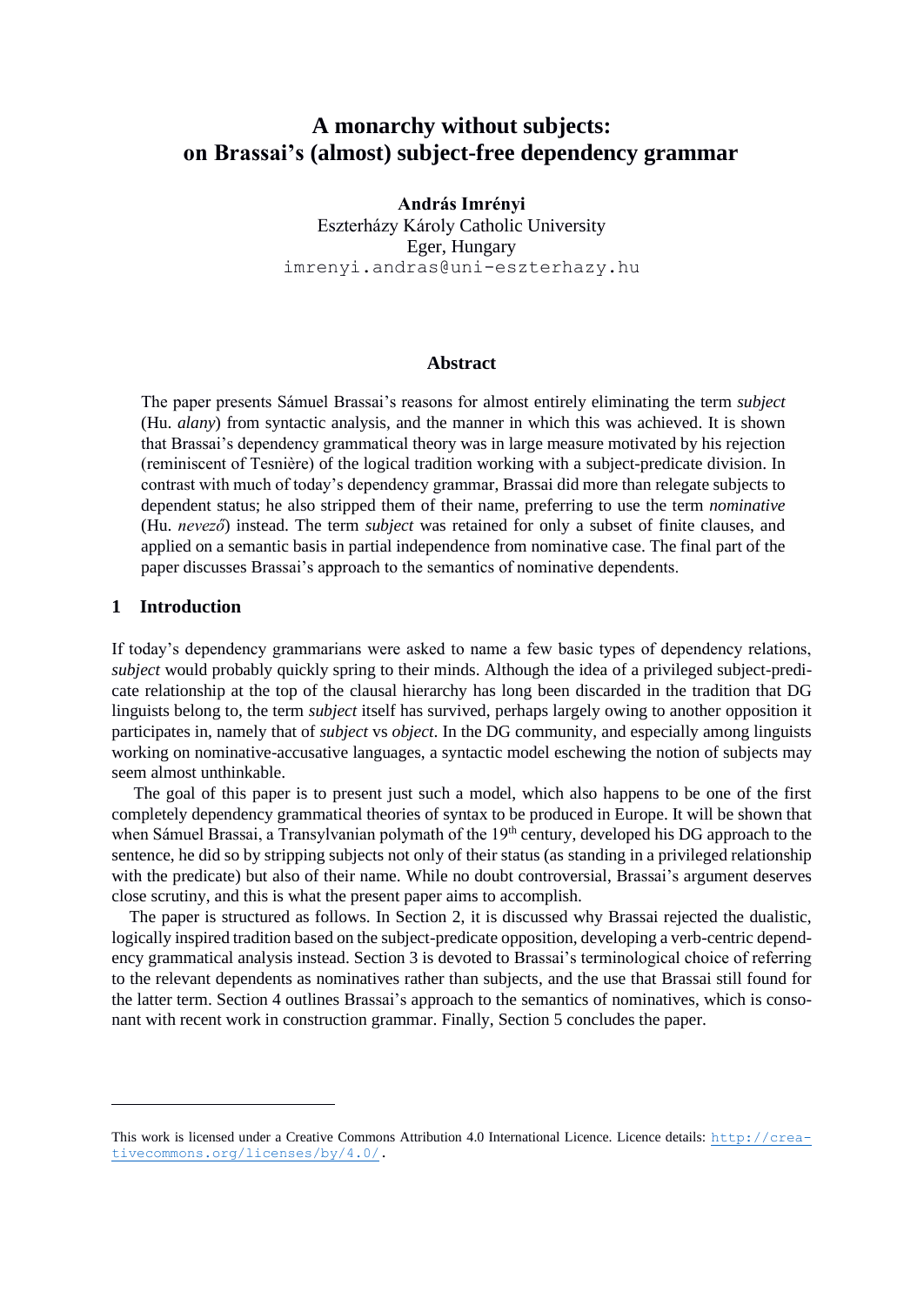#### **2 From dualism to monarchy: how Brassai stripped subjects of their status**

Looking for a suitable way for framing the history of dependency grammar, Sériot (2020) remarks that "researchers without any link between each other can reach conclusions that are identical or very similar", one possible reason being that "they reject the same thesis, because they find it unsatisfactory" (Sériot, 2020: 254). The history of DG lends considerable support to Sériot's approach, especially with regard to the idea of verb-centricity. In particular, as the present section aims to show, Brassai's decision to treat the verb as the unique root node of the clause was at least in part motivated by his strong dissatisfaction with a logical tradition that had regarded the subject and the predicate as equally prominent. In this respect, Brassai's position was exactly the same as Tesnière's several decades later, even though there is no reason to assume that Tesnière ever heard about Brassai.

Let us begin with a brief overview of what it is that Brassai and Tesnière would both come to reject. The assumption that subject and predicate are of equal prominence, mutually presupposing each other, has been widely held in linguistics. Inspired by a logical tradition going back to Aristotle, several syntacticians have assumed that sentences have two equally indispensable parts: a subject, expressing that about which something is said, and a predicate, which is what is said about the subject. This view did not only leave its mark on 20<sup>th</sup> c. constituency-oriented theories (see the  $S \rightarrow NP VP$  rewrite rule in Chomsky, 1957) but had also been present in otherwise dependency-oriented approaches of previous eras. A remarkable example is the following diagram produced by Billroth (1832: 102); for discussion, see Osborne (2020: 191). In the diagram, the subject *Miltiades* and the predicate *reddidit* 'gave back' are both at the top in an otherwise fully DG-compatible analysis of the Latin sentence *Miltiades, dux Atheniensium, toti Graeciae libertatem paene oppressam in pugna apud Marathonem reddidit* 'Miltiades, leader of the Athenians, returned severely oppressed freedom to all of Greece in the battle at Marathon.'



Figure 1: Billroth's (1832) analysis of a Latin sentence.

Whether or not Brassai had access to Billroth's grammar is uncertain but he did know about the Port-Royal analysis and regarded it as a modern version of the dualistic treatment of the sentence in Antiquity (Brassai, 1873: 5; Brassai, 1874: 64, cf. Imrényi and Vladár, 2020: 168). His reasons for refusing to begin syntactic analysis with an initial subject-predicate division are stated in the passage below. 1

"Therefore the first question is: what are the main parts of the sentence in its topmost division? […] Pressing reasons force me to discard the presumptuous answer: subject and predicate. I will say it briefly: 1.) linguistics being an inductive discipline, I cannot set forth with a principle based on insufficient induction; 2.) in fact, dualism in the sentence is strictly speaking not even the offspring of linguistic induction; rather, it has been borrowed from another discipline, logic; 3.) I am yet to find a linguistic interpretation of subject by which it could be identified in every sentence; 4.) in its implications, the entire principle is unfruitful for the ensuing discussion [in this treatise]; 5.) granted that there might be languages in which it could be ubiquitously employed (even if by force), in Hungarian this is entirely impossible" (Brassai, 2011/1860: 104).

It is interesting to compare Brassai's passage with Tesnière's observations below; it is clear that the two linguists are completely on the same platform.

"Founded on the principles of logic, traditional grammar strives to find the logical opposition between subject and predicate in the sentence, the subject being that about which something is said and

<sup>&</sup>lt;sup>1</sup> Throughout the paper, Brassai's passages are quoted in my translation (A.I.).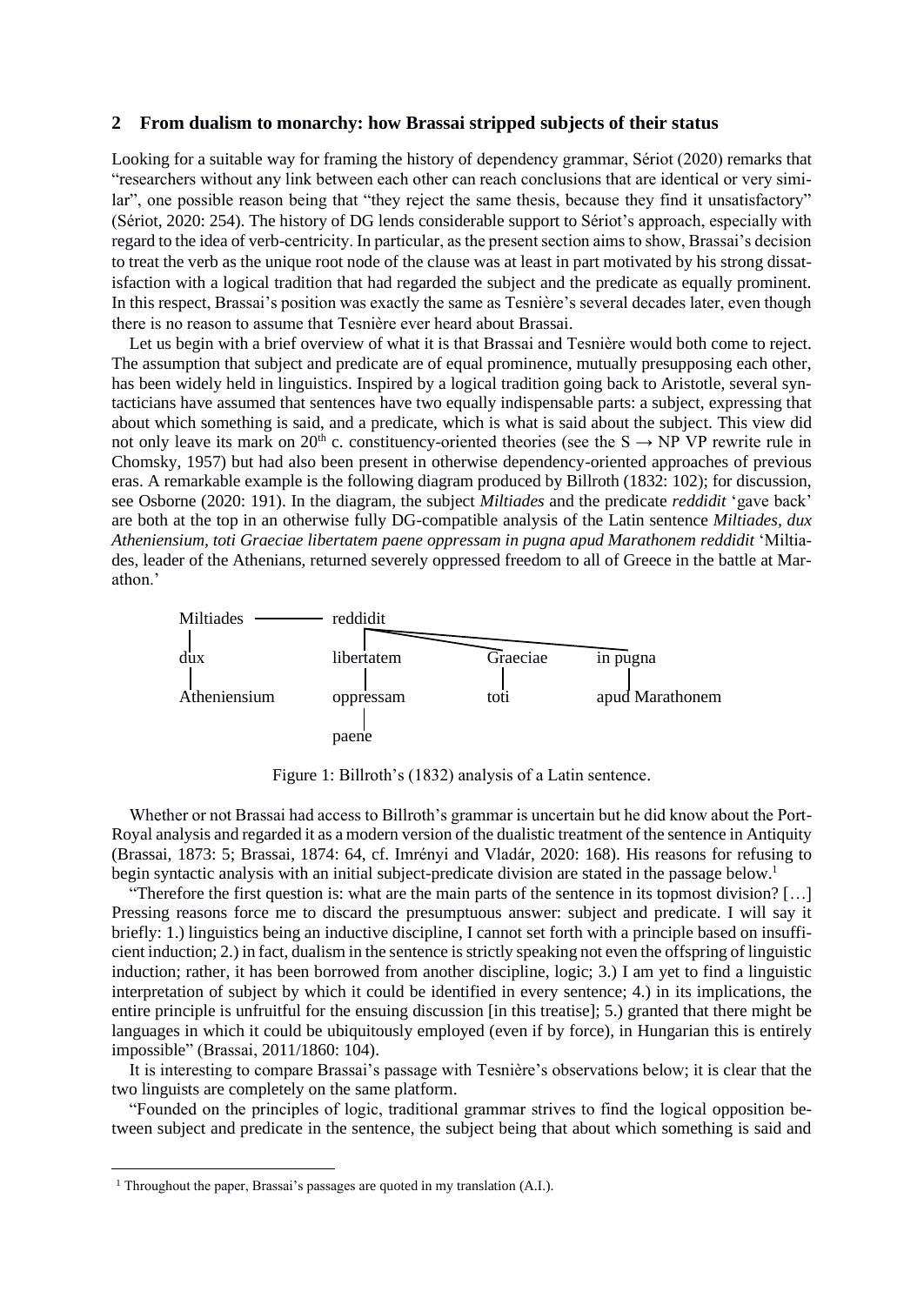the predicate being what is said about it. Hence in the sentence *Alfred speaks slowly*, the subject would be *Alfred*, and the predicate *speaks slowly* […]. One can acknowledge that this conception of the sentence is merely a remnant that has not yet been entirely eliminated. This remnant stems from the epoch that extends from Aristotle to Port-Royal, when all grammar was founded on logic. Indeed, all arguments that can be invoked against the concept of the verbal node and in favor of the opposition between subject and predicate come a priori from formal logic, which has nothing to do with linguistics" (Tesnière 2015/1966: 98).

As can be seen, both Brassai and Tesnière consider the dualistic analysis to be grounded in logic rather than linguistics, and are critical of its deductive (aprioristic) rather than inductive nature. In what follows, let us examine Brassai's third and fifth arguments in somewhat more detail.

After a survey of conventional meanings of *alany* 'subject' in Hungarian, Brassai notes that linguistics has taken over the meaning this word has in logic, i.e. 'in a logical proposition, the concept whose attribute is specified, or an inferior (more specific) concept which is subsumed by a superior (more general) one'. With some adjustment, grammarians have developed the meaning 'that about which the predicate says something', with the predicate expressing 'that which is said about the subject' (Brassai 2011/1860: 45).

Brassai goes on to challenge this approach by listing sentences in which the above definition can easily lead to an incorrect identification of the subject. Let us now consider only the example below.

(1) Közös lónak túros a háta. shared horse.DAT worn the back.PX(3SG).NOM 'A shared horse has a worn back.'

The Hungarian proverb in (1) expresses a proposition about shared horses; namely, that their backs are worn. However, grammatically speaking, *lónak* is in dative case. In practice, the nominative *háta*  'back.PX(3SG).NOM' should be identified as subject under the assumptions of traditional grammar. The problem, of course, is that this analysis is hardly backed up by the above logical definition.

The example also lends support to Brassai's fifth argument quoted in the passage above: "granted that there might be languages in which [the logical division of sentences into subject and predicate] could be ubiquitously employed (even if by force), in Hungarian this is entirely impossible" (Brassai, 2011/1860: 104). Further evidence for this comes from the fact that Hungarian weather verbs can act as full-fledged sentences by themselves (e.g. *esik* 'it is raining', *havazik* 'it is snowing', see also It. *piove*  'it is raining'), without any expletive subject. As Brassai notes,

"It is true that Germans cannot say *regnet* by itself but rather need to put a subject-gapfiller *es* before it: *es regnet,* and one cannot blaim them for starting off with the nature of their language and granting such importance to syntactic dualism. But why would a Hungarian adopt their train of thought and resulting bias? To rise to the 'level of science'?" (Brassai 2011/1860: 106).

Brassai thus concludes that the verb alone is at the top of syntactic hierarchy. Just like Mel'čuk (1988: 23) more than a hundred years later, he considers it fundamental that one-word sentences consisting only of a finite verb are a common phenomenon. As Brassai puts it,

"[The verb] can perform the function of the sentence in and by itself, without its apprentices, while these latter cannot possibly exist without their master. *Esik* ['it is raining'], *havazik* ['it is snowing'], *villámlik* ['it is lightning'], *dörög* ['it is thundering'], *kiabálnak* ['they are shouting'], *muzsikálnak*  ['they are playing music'], *egyél* ['eat!'], *szaladj* ['run!'], etc. fully express in themselves what the speaker wants to convey. And the hearer need not supplement it or replace it by something else, but comes in immediate and complete possession of the concept that the speaker wished to evoke in him. When someone tells me: *esik*, the whole phenomenon of rain, the darkening of the sky, the fall of raindrops, the dampening of the ground appear in my imagination so fully, even unseen, that the poetic description of a Vörösmarty or Arany [Hungarian poets] could not do better. In this word: *kiabálnak*, the gasping of mouths, the air and the resulting vibration in the hearer's nerves, the sound itself, are all included, thus the event, the subject and the object are fused into a single word to evoke the desired image" (Brassai, 2011/1863: 104–105).

For Brassai, the implications are clear: the finite verb alone is the "soul" of the sentence (Brassai, 2011/1860: 104). Using another metaphor, he also describes it as the monarch of the sentence, a view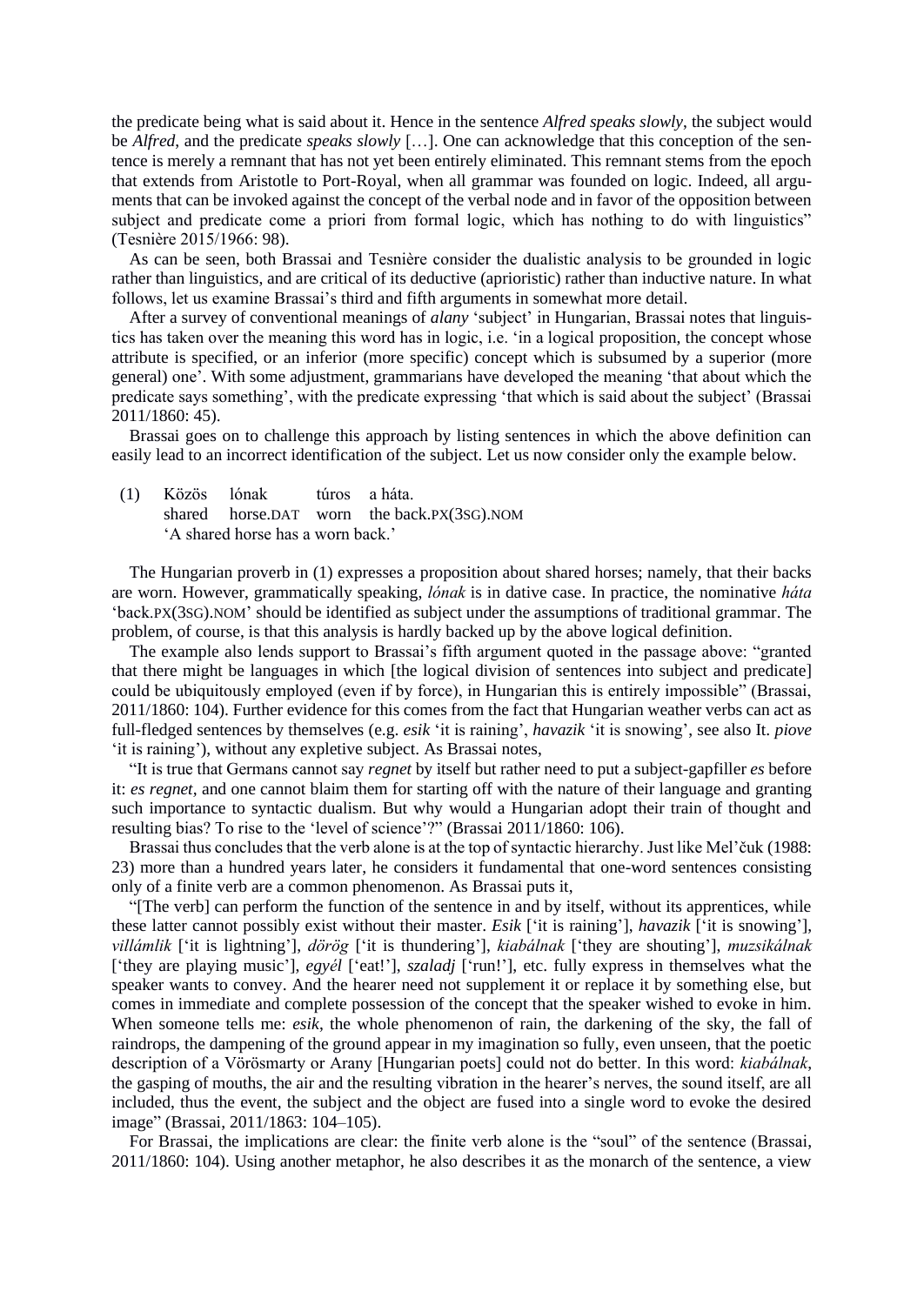reminiscent of Dmitrievsky's proposal whereby "the verb is the absolute ruler, the Tsar of the proposition" (Dmitrievsky, 1877: 23, quoted by Sériot, 2020: 264). To quote Brassai's elaborate discussion of the metaphor,

"Sitting at the beginning, middle, or end of the sentence, wherever it pleases him, is the monarch, the verb, related by meaningful bonds to his vassals, the dependents [*igehatárzók*]. […] The rule of the verb is no dictatorship, and his vassals are no slaves but have lawful relations to their lord and to one another; they each possess a degree of autonomy and a certain rank, with a feudalism whose slogan is, just as in history, *nulle terre sans seigneur* [no land without a lord]" (Brassai, 2011/1860: 48).

With this metaphor, Brassai arrived at nothing less than a complete, coherent dependency grammatical conception of sentences, as argued by Imrényi (2013) and Imrényi and Vladár (2020). It is not the purpose of this paper, however, to repeat the same points that have been made elsewhere. In this section, my aim has been to show that Brassai's view of the sentence as a monarchy grew out naturally from his dissatisfaction with the dualistic logical tradition that had regarded the subject and the predicate as equally prominent. Brassai stripped subjects of their privileged status, and relegated them to the rank of dependents. And this was not all: as shown in the section below, Brassai's conceptual shift also had terminological consequences.

#### **3 Terminological choices: how Brassai stripped subjects of their name**

On 4 June 1860, Brassai discussed the problems that examples like (1) posed to the logical definition of subjecthood at an assembly of the Hungarian Academy of Sciences, reading out the first part of his treatise on Hungarian sentences. He fully expected objections to his ideas and often anticipated and reacted to possible counter-arguments that he thought could be coming from the audience. One example for this is the passage below:

"Not a word, gentlemen! I know the objection at the tip of your tongues. I mean, that I did not have a good grasp of the matter, i.e. 'I did not add to the interpretation of subject the highly characteristic feature that the subject must also be the nominative'! But to this objection let me just say that 'it would have been better for it not to have been born.' Because as soon as we are opening up its secrets, it becomes Pandora's box for you. For one thing, you acknowledge by it that the previously endorsed interpretation is not good, as it needs to be 'supplemented.' Moreover, since the pertinent noun's nominative character appears to determine sufficiently that *it* is the subject, that controversial interpretation is rendered superfluous" (Brassai, 2011/1860: 46).

This argument is probably the key to Brassai's choice of almost entirely eliminating the term *subject*  from syntactic analysis, and his preference for the term *nominative*. However, a purely formal description would not satisfy Brassai; he was also interested in the semantic basis of selecting the noun which must be the nominative in a given sentence. The underlying reason was that he placed emphasis not only on sentence analysis but also on synthesis (Brassai, 2011/1860: 47). Therefore, as he put it, "we need to search for a real interpretation, i.e. one based on the nominative's meaning, derived from its relation to the verb" (Brassai, 2011/1864: 200). In Section 4, I return to the issue of how Brassai assigned a semantic interpretation to nominatives. For now, let us continue with the question as to what place, if any, the term *subject* had in Brassai's system.

Brassai did retain the word *subject*, but applied it only to sentences that expressed logical propositions. In his view, this was only the case when a concept's attribute was specified, or an inferior (more specific) concept was subsumed by a superior (more general) one (Brassai, 2011/1860: 45). Two such examples are given below.

| (2) | A gyermek<br>the child.NOM<br>'The child plays.' |                                       | játszik.<br>plays | (Brassai, 2011/1864: 205) |  |  |
|-----|--------------------------------------------------|---------------------------------------|-------------------|---------------------------|--|--|
| (3) | En                                               | pap<br>priest.NOM<br>'I am a priest.' | vagyok.<br>am     | (Brassai, 2011/1864: 239) |  |  |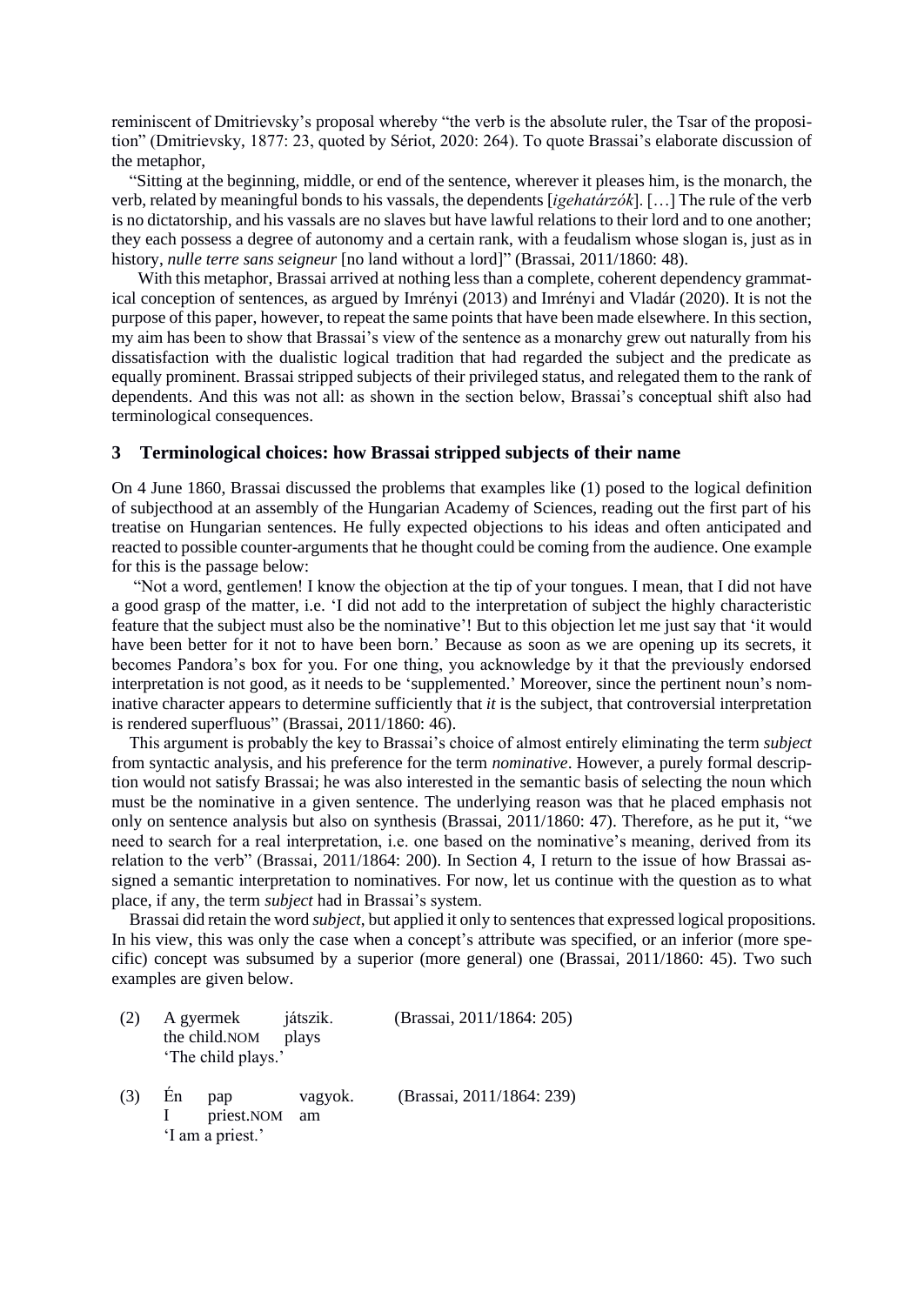With regard to (2), Brassai hastens to note that it is only a logical proposition when it means 'The child is a playing entity/creature' (or 'Children are playing creatures'), not when it means 'The child is playing (right now)'. He brings up the analogy of a sentence expressing that a leaf is flying in the wind, which does not imply that leaves are flying entities (Brassai, 2011/1864: 206). In (3), which contains two nominative elements, one (*én* 'I') is analysed as subject and the other (*pap* 'priest') as attribute. According to Brassai,

"In relation to the attribute, and only that – not in relation to the 'predicate' of our grammarians, which also subsumes the verb – can the concept of *subject* come into play. Here we can safely settle for the interpretation according to which it is a noun or pronoun about which the attribute is stated. Conversely, the attribute is a noun, pronoun or adjective that is stated about the subject. *Here*, I say, because in order to get the wind out of a possible objection and to dismiss any accusation of inconsistency, I declare repeatedly that for a theory of the sentence, I consider the concept of subject to be generally barren and useless, no matter how it is interpreted; but in relation to the attribute it has both appropriate meaning and sufficient usefulness" (Brassai, 2011/1864: 242).

To make sense of Brassai's proposal, it seems necessary to recognize that his restricted notion of subjecthood is semantic rather than grammatical; it concerns meaning in partial independence from formal properties such as nominative case. For example, in the sentence below, Brassai considers the accusative noun *Zsugorit* to function as subject with respect to the attribute *fösvénynek.*

| (4) | En | Zsugorit                          | fösvénynek tartom. |  | (Brassai, 2011/1864: 242) |
|-----|----|-----------------------------------|--------------------|--|---------------------------|
|     |    | Zsugori.ACC mean.DAT consider.1SG |                    |  |                           |
|     |    | 'I consider Zsugori to be mean.'  |                    |  |                           |

To conclude this section, Brassai eliminated the term *subject* from syntactic description, at least as far as its traditional application was concerned. For what other grammarians had called subject, he preferred the term *nominative* (Hu. *nevező*)*.* He reserved the term *subject* (Hu. *alany*) as a semantic category that he applied in the context of *subject-attribute* rather than *subject-predicate* relations, in partial independence from nominative case. What remains to be seen is how Brassai defined the meaning of nominatives; a quest made necessary by his emphasis on sentence synthesis (Brassai, 2011/1860: 47).

#### **4 Brassai's approach to the semantics of nominative dependents**

As hinted above, Brassai was critical of purely formal definitions of grammatical categories on the grounds that he considered them unfit for the purpose of accounting for sentence synthesis (production). Discussing the observation that in English, the nominative (the so-called subject) could be identified by its position in front of the verb, he noted that "in the analysis of a correct and complete sentence, this is definitive indeed; but in synthesis, when I need to produce a sentence in a given language, does it help? Not one bit, because I should figure it out from the meaning of words to be included in the sentence, from their relations to the verb, which one I should or could put in front as subject or nominative" (Brassai, 2011/1860: 47). In the present section, I turn to the question of how Brassai sought to associate a semantic characterization with nominative dependents. As we shall see, he adopted a piecemeal approach relativized to particular constructions (active, passive, middle), in a way that is consonant with recent work in construction grammar. Interestingly, by 1864 he came to assume a position that he had rejected in his 1860 lecture.

Surveying various definitions of subjecthood in his 1860 lecture, Brassai remarks that according to certain linguists, the nominative expresses some (often metaphorical and imaginary) agent or actor. However, since this definition fails to account for all instances of nominative nouns, the definition has had to be extended so that

"the subject is the entity that acts when it is beside an active verb […]; suffers when it is beside a passive verb […]; and beside a neutral verb, it is in a state or involved in the event that is expressed by the verb. This way, it is 'defined' indeed, that is true, but it is overly specified. […] Because of its numerous definitions, subject has become a protean concept, so protean that it is extremely hard to grab and downright impossible to comprehend" (Brassai, 2011/1860: 46).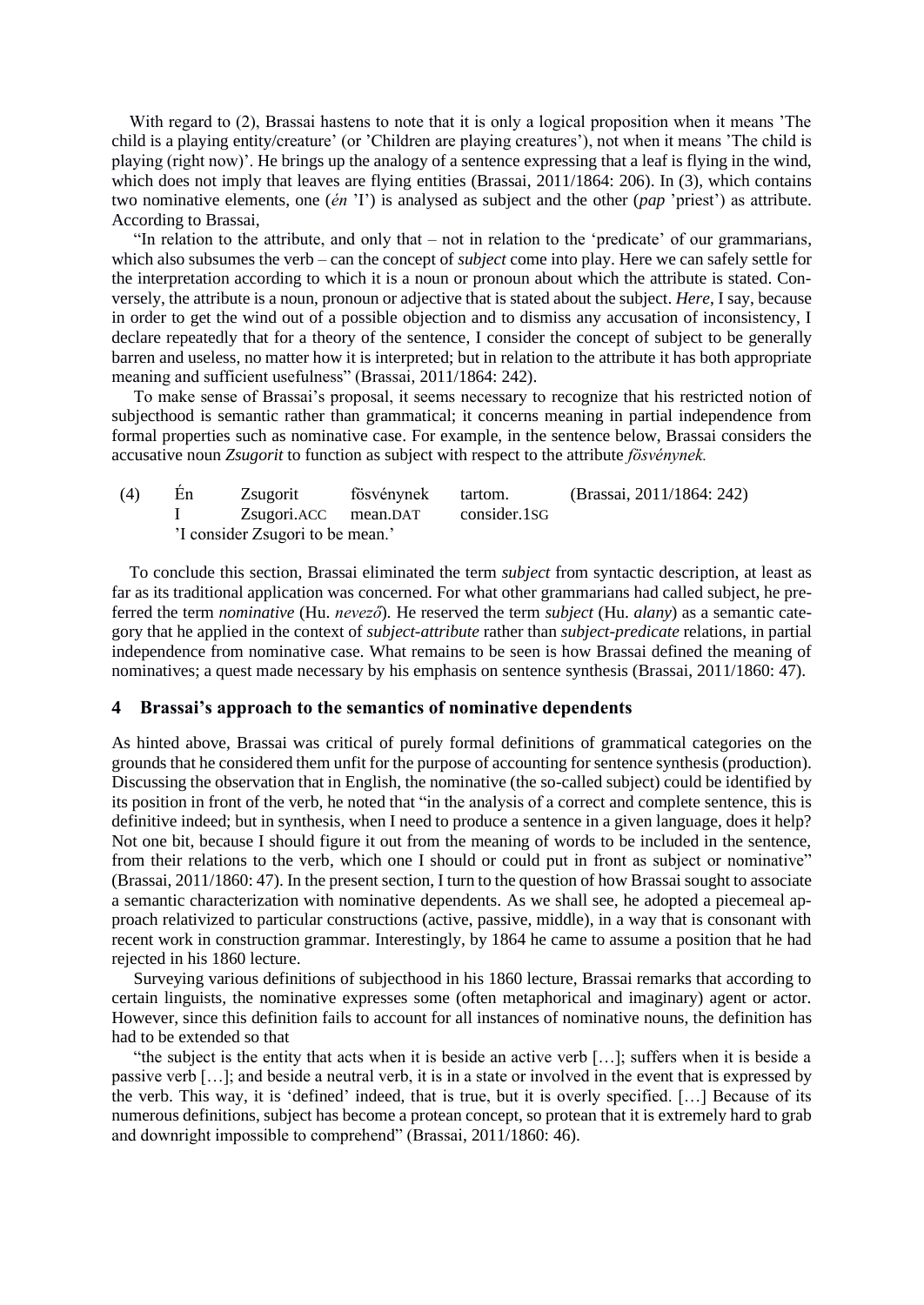Returning to the problem of semantic characterization in his 1864 lecture, now consistently adopting the term *nominative* rather than *subject,* Brassai seems ready to accept this piecemeal approach, even though he is less than fully satisfied. He proposes the following definition:

"the thing denoted by the nominative is the actor in the plot of active verbs, the sufferer in that of passive verbs, and it is in a particular state in the plot of middle verbs. The generalization cannot be taken any further, hence the true [semantic] interpretation cannot be considered completely successful" (Brassai, 2011/1864: 201).

From the perspective of present-day construction grammar, Brassai had no reason to be dissatisfied. What he did was develop a set of construction-specific definitions of the meaning(s) of nominative dependents. Rather than seeking to define the meaning of nominative dependents as such, he settled for defining the meaning of nominative dependents of transitive verbs, passive verbs, middle verbs, etc. (cf. Comrie, 1978; Dixon, 1979; Croft, 2001: 134). Theoretically, this approach is justified at length by Croft (2001), who argues that "constructions, not categories and relations, are the basic, primitive units of syntactic representation", and consequently that "[t]he categories and relations found in constructions are derivative" (Croft, 2001: 46). In terms of language acquisition, the point that form-meaning correspondences are always learnt in particular contexts, and are conditioned by those contexts, is convincingly made by Ellis (2006):

"Learners FIGURE language out: their task is, in essence, to learn the probability distribution P (interpretationǀcue, context), the probability of an interpretation given a formal cue in a particular context, a mapping from form to meaning conditioned by context" (Ellis, 2006: 8, quoted by Gries, 2017: 593).

To conclude this section, Brassai's approach to sentence structure may be seen as falling into the traditions of both dependency grammar and construction grammar (or more broadly, cognitive linguistics).<sup>2</sup> Not only did he propose a verb-centric, dependency-based description of clause structure but he also insisted on the study of form-meaning correspondences rather than accepting purely formal definitions of grammatical categories. In fact, his work seems to have been guided by a principle that takes the following form in Langacker's Cognitive Grammar: "all constructs validly posited for grammatical description (e.g. notions like "noun", "subject", or "past participle") must in some way be meaningful" (Langacker, 2008: 5).

#### **5 Summary and conclusions**

The goal of the paper was to observe the fate of subjects in Sámuel Brassai's dependency grammatical theory of the sentence. As noted in Section 2, Brassai's concept of a verb-centric, monarchy-like structure in the sentence grew out naturally from his dissatisfaction with the logical tradition that worked with an initial subject-predicate division. In Section 3, I discussed Brassai's reasons for preferring the term *nominative* to *subject*; in short, he was not content with any of the existing definitions of subjecthood, and considered the term *nominative* to provide a better basis. He retained the term *subject* in the context of *subject-attribute* rather than *subject-predicate* relations, and employed it in a semantic sense in partial independence from nominative case. Finally, Section 4 addressed the question as to how nominative dependents could receive a semantic characterization. Here, Brassai (somewhat unwillingly) endorsed a piecemeal approach, relativized to particular constructions. Specifically, he argued that "the thing denoted by the nominative is the actor in the plot of active verbs, the sufferer in that of passive verbs, and it is in a particular state in the plot of middle verbs" (Brassai, 2011/1864: 201).

Brassai's ideas are not only of historical interest; rather, they may inform theory development in present-day linguistics. Among others, the following points seem to be worthy of serious consideration by those working in dependency grammar:

1. The idea that the notion of subject should not be taken for granted in DG. It is a remnant of a logical tradition (cf. Tesnière 2015/1966: 98), and simply relegating subjects to dependent status may not be enough for completely eliminating that tradition's potentially undesirable implications.

<sup>&</sup>lt;sup>2</sup> For suggestions that the tenets of dependency grammar and construction grammar can be combined, see e.g. Hudson (2008), Welke (2011), Osborne and Gross (2012) and Imrényi (2017).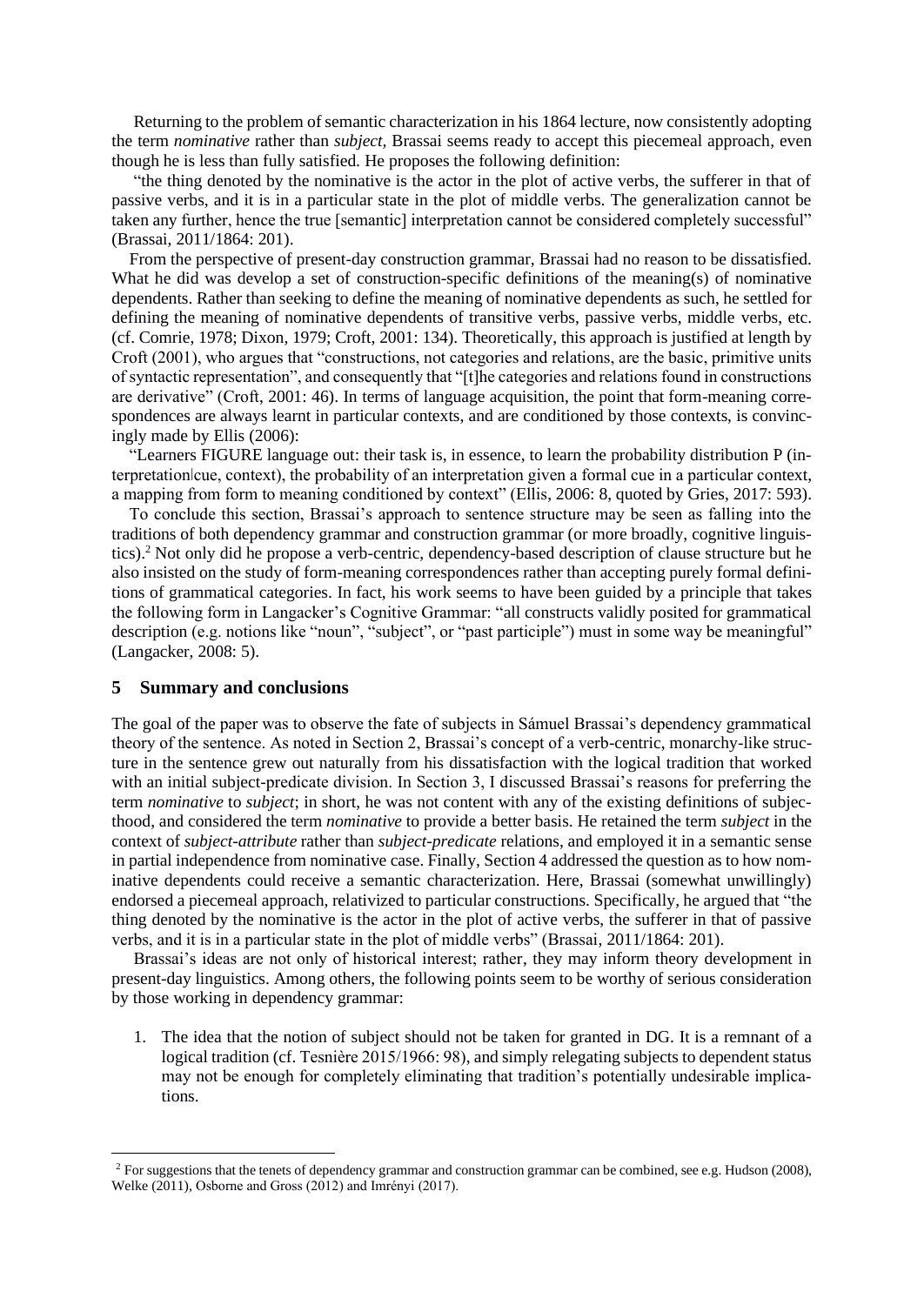- 2. The idea that purely formal grammatical categories are not satisfactory. In order to account for sentence synthesis, it is necessary to explore the semantic basis of such formal properties as case assignment and word order, with the aim of defining grammatical categories in terms of formmeaning correspondences.
- 3. The idea that "every language and every construction [should] be characterized in its own terms" (Langacker, 2008: 423, see also Haspelmath, 2015). With regard to syntactic dualism, Brassai passionately argues that what might be a well-motivated generalization in a grammar of German is clearly not optimal for Hungarian (Brassai 2011/1860: 106). In his description of the meaning of nominative dependents, he endorses a set of construction-specific definitions.

All in all, the paper forms part of an attempt aimed at demonstrating that Brassai's ideas fall within the traditions of both dependency grammar and construction grammar (two schools of thought whose past is much longer than their history), potentially informing their integration as well.

## **Acknowledgments**

The research behind this paper was supported by the Bolyai János Research Fellowship of the Hungarian Academy of Sciences and the ÚNKP-21-5 New National Excellence Program of the Ministry for Innovation and Technology from the source of the National Research, Development and Innovation Fund (NKFI). Further support was received from NKFI project K129040.



# **References**

- Johann Gustav Friedrich Billroth. 1832. *Lateinische Syntax für die obern Klassen gelehrter Schulen*. Weidmann, Leipzig.
- Sámuel Brassai. 2011/1860. A magyar mondat. I. értekezés. [The Hungarian sentence. First treatise.] In. *A magyar mondat*. Válogatta Elekfi László és Kiefer Ferenc. [The Hungarian sentence. Texts selected by László Elekfi and Ferenc Kiefer.] Tinta, Budapest. 10–95.
- Sámuel Brassai. 2011/1863. A magyar mondat. II. értekezés. In. *A magyar mondat*. [The Hungarian sentence. Second treatise.] Válogatta Elekfi László és Kiefer Ferenc. [The Hungarian sentence. Texts selected by László Elekfi and Ferenc Kiefer.] Tinta, Budapest. 99–189.
- Sámuel Brassai. 2011/1864. A magyar mondat. III. értekezés. [The Hungarian sentence. Third treatise.] In: *A magyar mondat*. Válogatta Elekfi László és Kiefer Ferenc. [The Hungarian sentence. Texts selected by László Elekfi and Ferenc Kiefer.] Tinta, Budapest. 192–356.
- Sámuel Brassai. 1873. *Paraleipomena kai diorthoumena. A mit nem mondtak s a mit roszul mondtak a commentatorok Virg. Aeneise II. könyvére*. [What the commentators did not say or wrongly said about Book II of Virgil's Aeneid.] MTA, Budapest.
- Sámuel Brassai. 1874. *Laelius. Hogyan kell és hogyan nem kell magyarázni az iskolában a latin autorokat?* [On how Latin authors should and should not be interpreted at schools]. Stein, Kolozsvár.
- Noam Chomsky. 1957. *Syntactic structures*. Mouton, The Hague.
- Bernard Comrie. 1978. Ergativity. In: Lehmann, Winfrid (ed.), *Syntactic typology.* University of Texas Press, Austin. 329–394.
- William Croft. 2001. *Radical Construction Grammar*. Oxford University Press, Oxford.